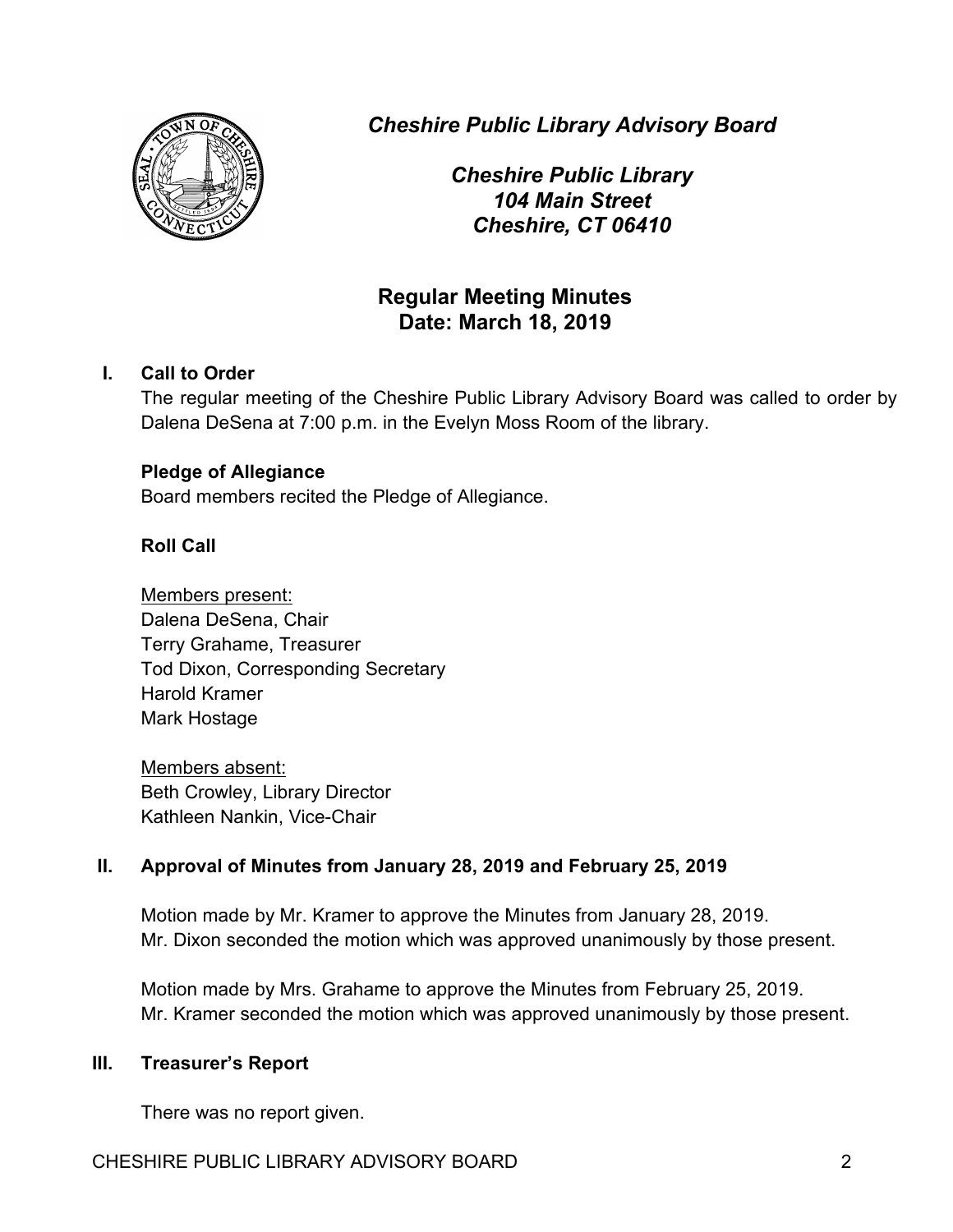Meeting Minutes

#### **IV. Communications**

The renewal of the ACLB membership has been accepted and processed.

James Conroy has officially resigned from the board. Because a year remains on his term, the Town Council will need to approve that the vacancy be filled and a nominating committee in place to assist in filling the vacancy.

## **V. Report of the Chair**

There was no report.

## **VI. Report of the Library Director**

- Ms. Crowley was absent tonight but wanted to remind the board members that the Grand Opening of the library renovation is on March 31, 2019 from 1:00pm – 4:00pm. There will be tours, entertainment and refreshments.
- Ms. Crowley also noted that the hearing for the Library budget will be held on March 25, 2019 at 6:30pm in Rooms 207 - 209.

## **VII. Unfinished Business**

Mrs. DeSena will speak in support of the Library.

#### **VIII. New Business**

There was no new business to report.

## **IX. Adjournment**

The meeting ended at 7:30 p.m.

The next regular meeting of the Cheshire Public Library Advisory Board will be held on Monday, April 22, 2019 at 7:00 p.m. in the Evelyn Moss Room at the Cheshire Public Library,